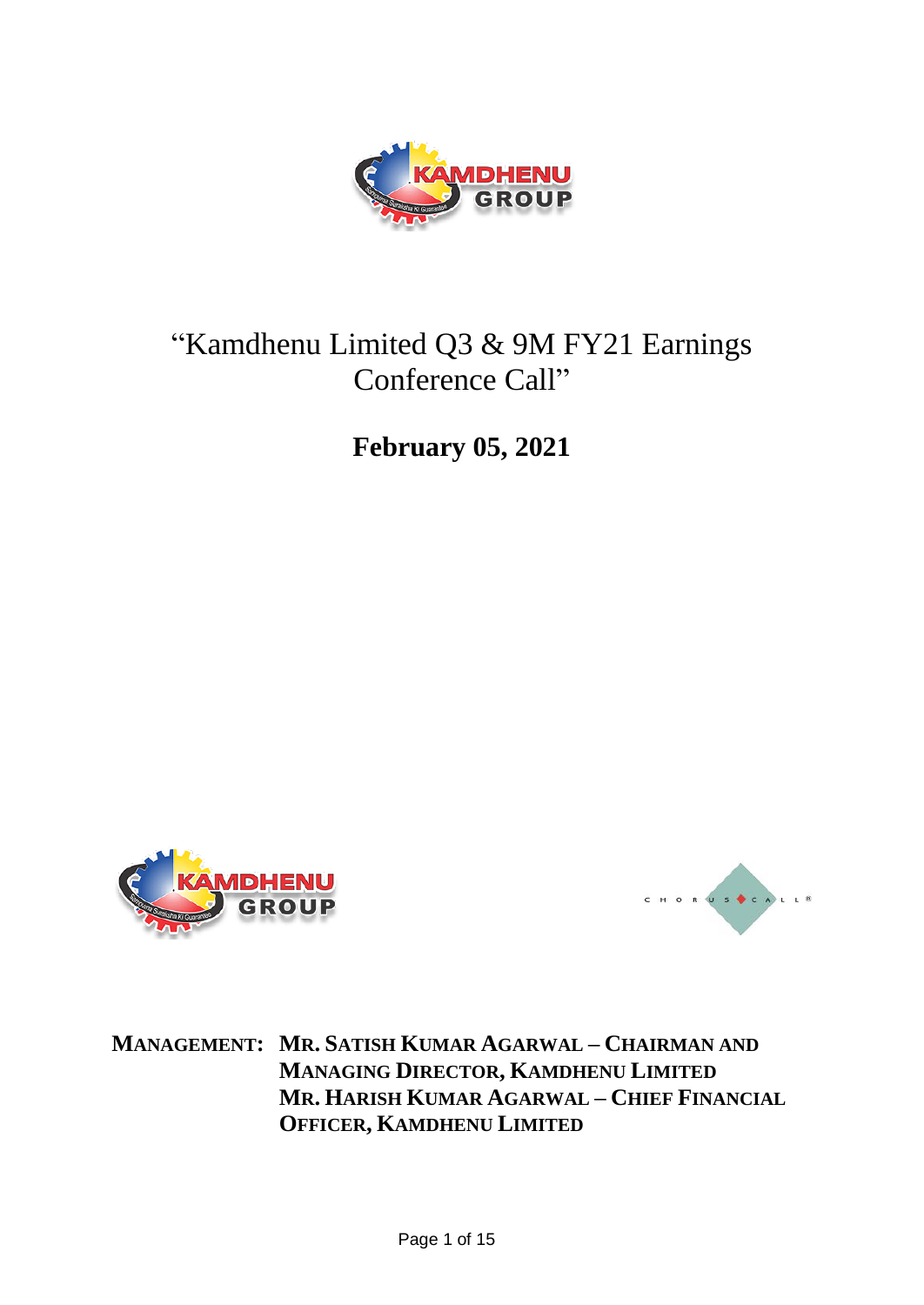

**Moderator:** Ladies and Gentlemen, Good day and welcome to the Kamdhenu Limited Q3 & 9 M FY21 Earnings Conference Call. This conference call may contain forward looking statements about the company which are based on the belief, opinions, and expectations of the company as on the date of this call. These statements are not the guarantees of future performance and involve risks and uncertainties that are difficult to predict. As a reminder, all participant lines will be in the listen-only mode and there will be an opportunity for you to ask questions after the presentation concludes. Should you need assistance during the conference call, please signal an operator by pressing '\*' and then '0' on your touchtone telephone. Please note that this conference is being recorded. I now hand the conference over to Mr. Satish Kumar Agarwal – Chairman & Managing Director of Kamdhenu Limited. Thank you and over to you, Mr. Satish Kumar Agarwal. **Satish Kumar Agarwal**: Good morning and a very warm welcome to everyone present on the call. Along with me I have Mr. Harish Agarwal – Chief Financial Officer and SGA our Investor Relation Advisors. Before we proceed with the highlights for the quarter gone by, I hope you and your near ones are safe and healthy. I hope you have received our results and investor presentation by now. They are also available on our website. With the onset of the COVID-19 pandemic and subsequent nationwide lockdown that was announced in March 20, we had closed our paint manufacturing operations at Chopanki and steel manufacturing operations at Bhiwadi. Both located in Rajasthan. We had adopted a work from home policy. Safety and well-being of the employees was our top priority.

> The company restarted its operation at both plants gradually since May 20 with the various phases of unlocking by the government with all the safety protocols at all offices and manufacturing units in terms of social distancing, sanitization, wearing of hand gloves and thermal temperature checking of all employees at factories and offices. Subsequently, we have started supply as per order booking and as per the available workforce.

> Friends we are happy to report that with the gradual revival of the economy and unlocking of industry across India post COVID-19 disruption in Q1, we have seen a significant quarter-onquarter improvement in volumes in both our business segment paint as well as steel. Our average capacity utilization has been gradually increasing through Q1 to Q3 FY21.

> Now, to first touch upon the business highlights and performance of the paint business. Since we began our operations in 2008, we have rapidly scaled the business to emerge among big players in the decorative paint segment. A young and growing brand in paints, we have been successful in creating a better revenue profile over the years through aggressive but necessary investments to build a sustainable business model. With our increased concentration on Tier-2 and Tier-3 regions, we are currently present in 21 states and 33 sales depots across India. The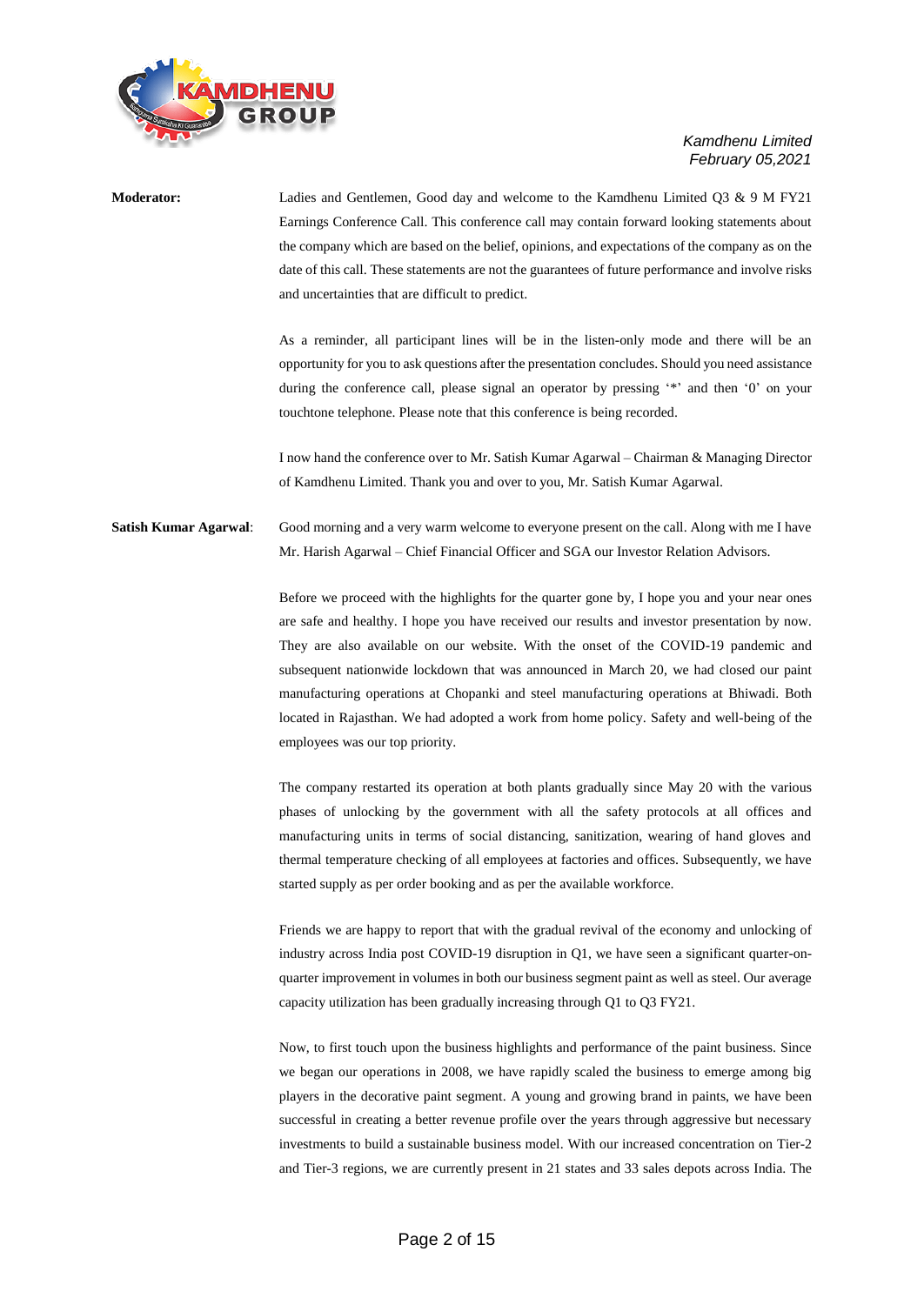

ever-growing penetration is the result of our strong distribution network, diversified product profile, marketing and branding effectiveness. We have built a formidable 4,000 + dealer network across multiple cities, regions and cultures. We have effectively made use of the best technological practices across various verticals of the business.

Our paint segment has clocked a revenue of Rs. 71 crore for Q3 FY21, up by 45% quarter-toquarter from Rs. 49 crore in Q2 FY21 and is at the almost pre COVID level. The strong recovery was driven by robust volume growth of over 38% QoQ. Tier-2,3,4 cities continue to do well and even metros in Tier-1 cities are expected to bounce back both for decorative and other segments as well. Further, our sustainability-consciousness has enabled us to increase our share of premium and environment friendly products. We continue to focus on expanding our PAN India visibility through aggressive spend on advertising and promotions.

Since the fire incident that took place in April 2019, we worked quickly to outsource production of the paint products from third party manufacturers and assured the quality standards by deputing our own technical team at the manufacturer's plant. We simultaneously partially restored our own manufacturing operations within a short span. We are happy to report that the manufacturing operations at company's own paint factory has seen a strong uptake during the quarter. Phase-2 of the restoration of the remaining building, plant and machinery is expected to be completed by the end of this quarter and full fledge operations are expected to commence from Q1 of FY22 which will provide a further flip to our growth trajectory going forward.

We expect the rise in disposable income of the average middle-class urbanization, growing rural market, shortening of the paining cycle upgradation, increase in sale of premium and products and launch of many innovative products to be major drivers of growth in the years to come. Further, to update you on the insurance claim that has been pending receipt, the insurance company has admitted the claim and have already released a sum of Rs. 5 crore to Kamdhenu Limited. This ensures removal of the hurdle of claim acceptance on behalf of Insurance Company for the pending claim.

Now, I would like to update on scheme of arrangement. The board of directors of the company in its meeting held on 31<sup>st</sup> January 2020 approved the proposed scheme of arrangement subject to the requisite regulatory approvals. NSE and BSE wide their observation letter dated 28 September 20 have made their observation in the draft scheme. The company will be submitting the petition before the NCLT during Q4 of FY21.

Upon completion, the demerger of the paint business will impart better management focus, facilitate administrative convenience, and ensure optimum utilization of various resources. The proposed demerger will provide for greater accountability and scope for independent expansion of both steel and paint businesses.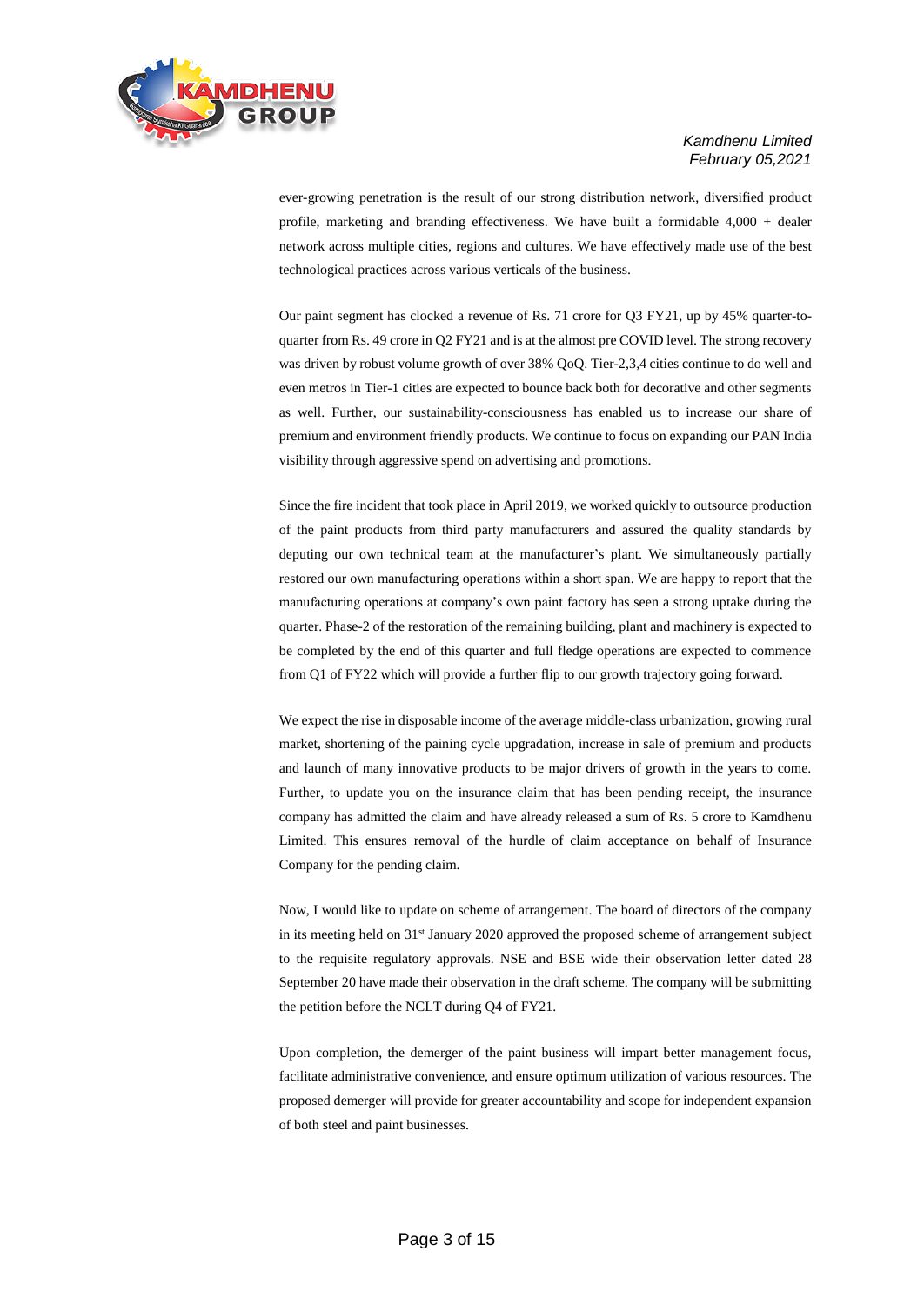

Now moving on the key updates on the steel business. Post the re-opening of the economy we are slowly inching towards normalcy of operations with the easing of restrictions and on the back of our strong brand, resilient business model and well entrenched distribution network across the country. The steel segment has witnessed a robust volume growth of 11.6% QoQ basis and revenue growth of over 25% QoQ in Q3 FY21. Our recouped business strategy with focus on high margin B2C sales, asset light franchisees business and increase in own manufacturing is driving strong results.

We have been able to drive QoQ as well as YoY increase in our franchise as well as our own manufacturing volumes in Q3 FY21. Not only have all our franchise resumed operations, but also are increasing the production on ongoing basis. Total brand sales turnover is up by 28% YoY basis and 27% on QoQ basis in Q3 FY21 and this stood at Rs. 3,353 crores.

We have seen a sharp rebound in demand of the back of healthy rural consumption, strong sales in auto and white good sector and increased activity in construction sector. India's current rate of urbanization stands at only 34% as against a global average of 55%. Government schemes like housing for all by 2022, Pradhan Mantri Awas Yojana and Bharatmala Projects are likely to spruce up the demand for the construction material used in housing and infrastructure. This shall result in increasing demand for our product available across country through our franchisebased model. Recent announcement on production linked incentive scheme will boost manufacturing in India. Government's thrust on improving the infrastructure of the country and investment in project such as affordable housing, railways, metros, oil, and gas distribution pipeline projects would ensure growth for steel consumption.

We are constantly focused on involving and launching new products and expanding our market presence. We have recently launched our premium TMT brand Kamdhenu NXT in the market of Delhi and NCR. This is aligned with our overall strategy to enhance our market share in domestic TMT segments. We are focused on expanding our penetration into newer markets while consolidating our footprints in existing geographies.

We have been in the steel business for almost two and half decades and with stood several business cycle, testimony to the strength of our brand and efficacy of our business model. Our effective operations management and asset light franchise model give us a competitive edge over our peers. Going forward we are committed towards introducing new products and expanding our business with more franchise and dealers. We have set ourselves a target of reaching total Brand Revenue of 20,000 crores, expanding our franchise operations by reaching an overall capacity of 5 million metric ton per annum by FY22 and achieving a royalty target of Rs.110 crores by FY22.

In conclusion, I would like to say that Q3 FY21 has been a quarter of strong recovery. We have seen robust demand for our product offerings. Our objective is to stay ahead of the curve and be steadfast in our journey by adapting the changes, improving our proximity to customers and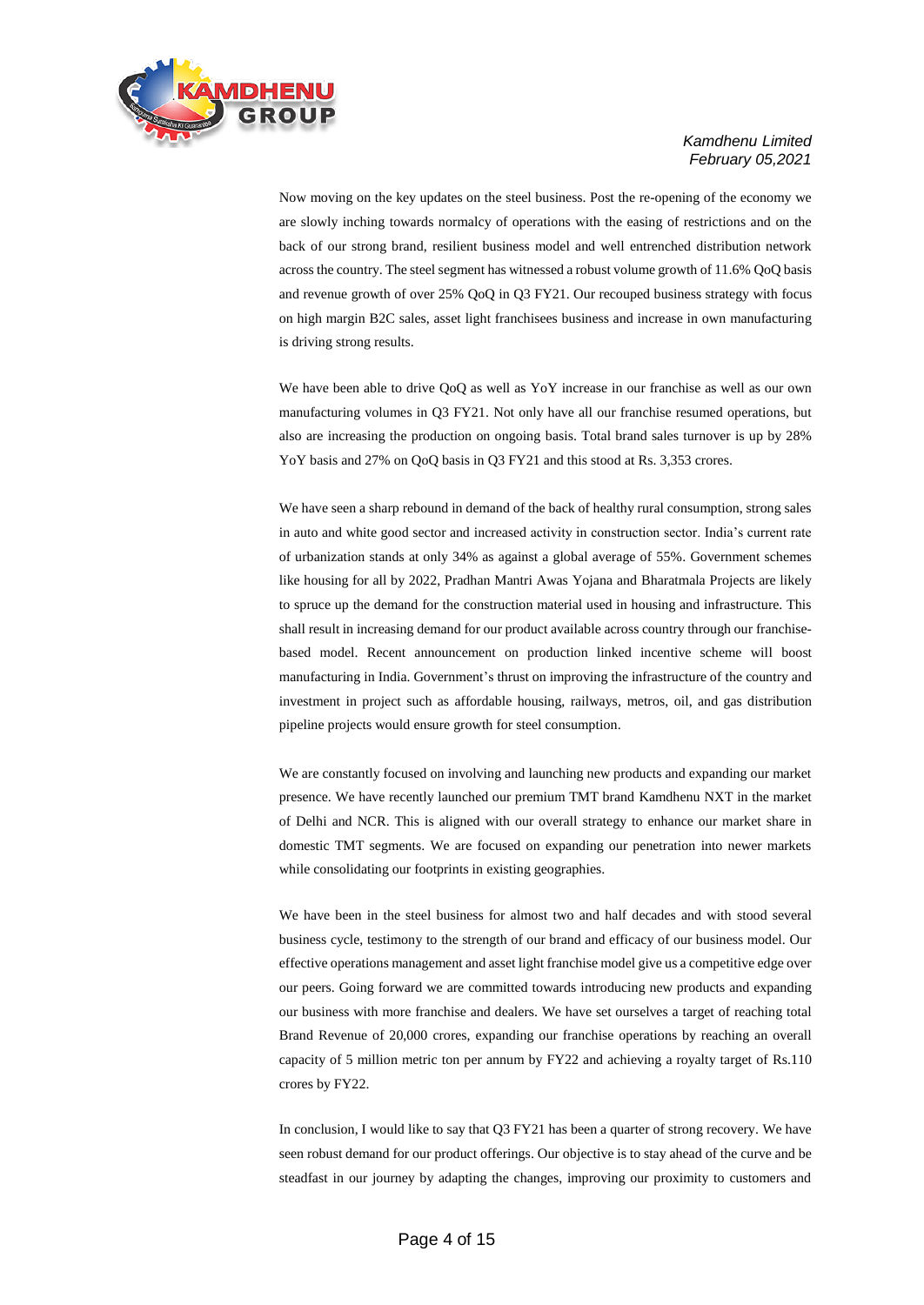

optimizing resources. Kamdhenu is committed to developing world class products to address the evolving needs of the consumer and setting a benchmark in affordability for technologically advanced products in the market.

Now I would like to hand over the line to Mr. Harish Kumar Agarwal to update on the financial performance of the company.

**Harish Kumar Agarwal**: Thank you sir. I will take you all through the financials for Q3 & 9M FY21. First about the paint business, total sales from paint business for Q3 FY21 stood at 71.2 crore as compared to 49.2 crore in Q2 FY21, which is an increase of 45% QoQ basis and stood at Rs. 75.4 crore for Q3 FY20. For 9M FY21 total sales stood at Rs. 157.9 crore. We expect the momentum in paint business to continue going forward.

> The contribution of paint business in the overall revenue has been gradually increasing. Contribution from the paint segment has increased to 36.9% of revenue in Q3 FY21 as compared to 33.6% in Q2 FY21 and 29.5% in Q3 FY20.

> Our own manufacturing volume have been increasing gradually. The overall volume including outsourcing have increased by 38% on QoQ basis to 8,701 KL in Q3 FY21 and stood at 9,432 KL in Q3 FY20.

> Now coming to the steel business, our steel volume including franchise route have increased by 12% QoQ basis to 6.57 lakh metric ton in Q3 FY21 as compared to 5.89 lakh metric tonnes in Q2 FY21 and 6.25 lakh metric tonnes in Q3 FY20. For 9M FY21 our volume including franchise route stood at 16.64 lakh metric tonnes.

> Total brand turnover for Q3 FY21 stood at Rs. 3,353 crore as compared to Rs. 2,645 crore in Q2 FY21 which is QoQ growth of 27% and stood at Rs. 2,612 crore in Q3 FY20. For 9M FY21 it stood at Rs. 7,970 crores. Royalty income through franchise was up by 15% QoQ basis at Rs. 23.5 crore as compared to Rs. 20.50 crores in Q2 FY21 and stood at Rs. 24.3 crore in Q3 FY20. For 9M FY21 it stood at Rs. 58.7 crores.

> Revenue from own manufacturing was up by 29% YoY basis at Rs. 97.7 crore in Q3 FY21 as compared to Rs. 75.9 crore in Q2 FY21 and stood at Rs. 76.2 crore in Q3 FY20. For 9M FY21 it stood at Rs. 209.2 crores.

> Profit before tax for the steel business stood at Rs. 13 crore for Q3 FY21 as compared to Rs. 9.4 crore in Q2 FY21, which is QoQ growth of 39% and stood at Rs. 9.9 crore excluding exceptional item in Q3 FY20. For 9M FY21 profit before tax stood at Rs. 30.2 crores.

> For the overall business revenue for Q3 FY21 stood at Rs. 192.8 crores as compared to Rs. 146.4 crore in Q2 FY21. On QoQ basis growth is 32% and stood at Rs. 255.4 crores in Q3 FY20. For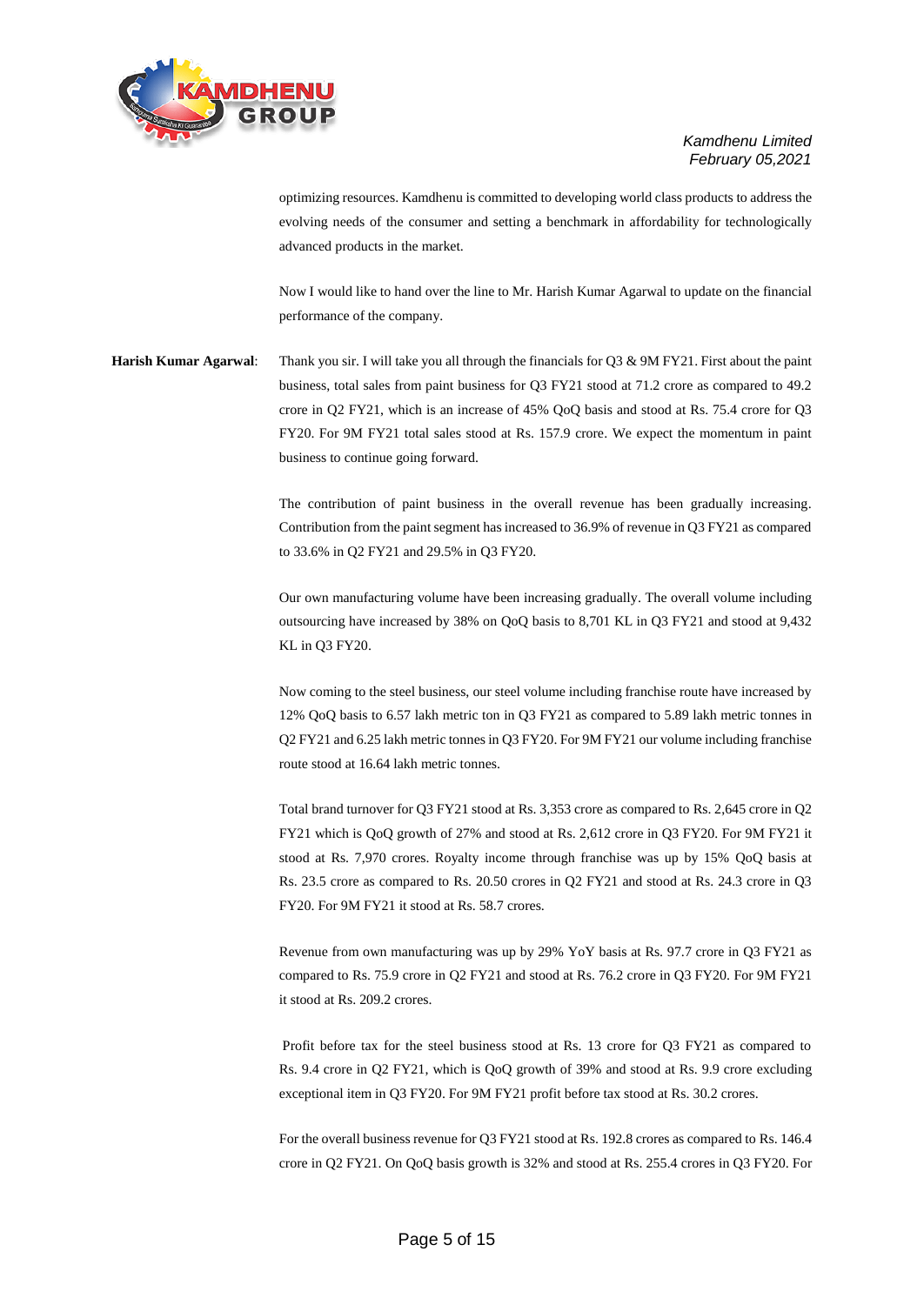

9M FY21 our revenue stood at Rs. 427.3 crores. Our EBITDA was 53% higher QoQ basis to Rs.15.10 crore in Q3 FY21 as compared to Rs.9.87 crore in Q2 FY21 and stood at Rs.13.14 crore in Q3 FY20. EBITDA stood at Rs. 32.75 crores in 9M FY 21.

Profit after tax stood at Rs. 7.2 crore for Q3 FY21 as against Rs.2.5 crore in Q2 FY21, a QoQ growth of 186% and compared loss of Rs.13 crore in Q3 FY20 on account of exceptional items. For 9M FY21 profit after tax stood at Rs. 11.1 crore.

With this, I would like to open the floor for question and answers.

**Moderator:** Thank you very much sir. Ladies and gentlemen we will now begin the question and answer session. The first question is from the line of Kunal S from QRC Investments. Please go ahead.

**Kunal S:** So my question is basically broad based question on the industry. Sir what is your view on this increasing competitive intensity in the paint segment especially with the entry of Grasim right now?

**Satish Kumar Agarwal:** Paint industry in one way has got converted to FMCG sector. Secondly this is the only industry where there is 15% to 20% annual growth. Third thing is that if you will see since the GST has been introduced, unorganized sector has almost vanished, where unorganized sector had around 30% to 40% share of market. Now things are going in favour for the companies which are in the organized sector. Small industries at regional level or local level which make enamel paints, small distemper and putty are not able to compete with the quality  $\&$  price and are slowly going out of market. That is why there is a very big opportunity in the paint sector for organized players along with that the government's push towards spends in infrastructure and housing sector will be an added advantage. It looks like in the coming time there would be 20% plus annual growth. In the coming three years we are seeing there to be around Rs. 1 lakh crore market in the paint business. So what will happen in the coming time is that there will not be much competition. Competition will be there in all the products, but the way the demand is expanding for everyone, there will be a good scope provided if the relations are good and Companies have good market network along with that if they have quality products. So we do not think there will be much competition. In every sector, the competition will be there of 1% to 2%, but the way demand is coming, the competition will not be a problem. In paint business as you must have seen one or two companies before also came and for Grasim also, it will take around four to five years to get settled.

**Kunal S**: Sir like you have raised the GST point, my second question is on that line, that after the introduction of GST there is so much discussion, organization market will grow and unorganized market will be out of the competition and stuff, so on ground have you seen any such activities where organized market share has increased very fast for you guys or I mean broad based perspective has this thing happened or not?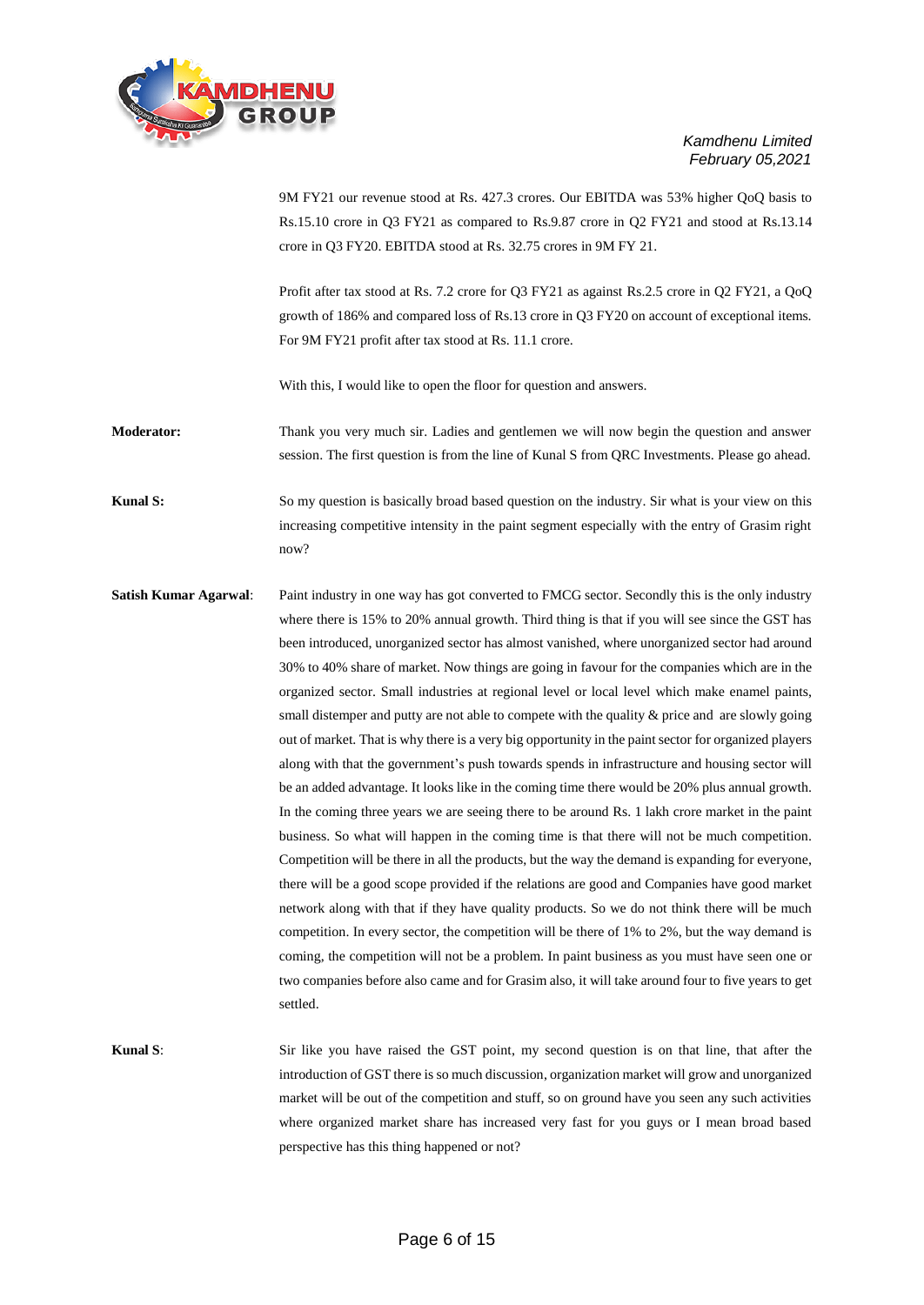

**Satish Kumar Agarwal:** See the small industries which are there usually does not pay tax. Tax portion was very large before comprising of VAT and excise duty and total tax portion used to come around 28%. Now under the GST regime, government has made it 18%. So in this tax regime there is not much margin. The big companies have slashed the prices of lower end product in the market because of that small unit viability is almost over. If anyone who wants to have distemper or putty of good brand and superior quality putty they want to take in that price only that is why we see every paint companies' revenue is getting increased and profitability is also increasing fortunately along with that.

> In future, we see good demand in the paints segment and other players are also visualizing this, however, along with brand acceptance and product acceptance in market, retail network is also very important for this business. In this market, there are different variety of products which the consumer may want. There are different colours and different quality they may require in SKUs. There are many SKUs, packaging is ranging from half liter to 20 liter bucket. So the services to provide that supply chain and other requirements is also very important. This is not industrial product that one can buy in bulk or in wholesale. The services which the company is able to provide to people and set up of the new units are essential. In the previous 25 years no new unit has come. So it is very important to handle the material in the entire country and to provide those services one needs to have sufficient space in the plant to prepare. One needs to have good network of distribution to give services in every state. There are many such factors which will depend on this that who will go further.

**Moderator:** Thank you. The next question is from the line of Aniruddha Joshi from ICICI Securities. Please go ahead.

**Aniruddha Joshi**: Sir my question is that can you tell something more about paint business, in which state do we see more strong demand from and where is our market share is more? In water proofing and putty also you have launched many new products. So how much is the share of that? What is your view on tinting machine? What is your strategy there because tinting machine is very important in trade for success?

**Satish Kumar Agarwal:** We have been a steel company, but because Indigo has created a new line, new history has been written so I think that everyone is motivated about paint including myself. So we also think that the future is very good in paint business and this is very important that in paint the way we have grown from the first day, we can always leverage trustworthiness of Kamdhenu brand for our paint business as well, let me tell you broadly about our presence and in which area we are there, because I think in future also this question will come and our investors would also be interested in this. Like I said we have around 32 depots and around 4,000 dealers, Apart from that, big quantity painters also are associated with us. Just understand a bit strategically because our manufacturing facility which is there in North especially in Rajasthan so to transport from there to South, it is little bit unviable. So in today's date main business which is there that is in the North and in Jammu and Kashmir we are in very good position, we are present in UP,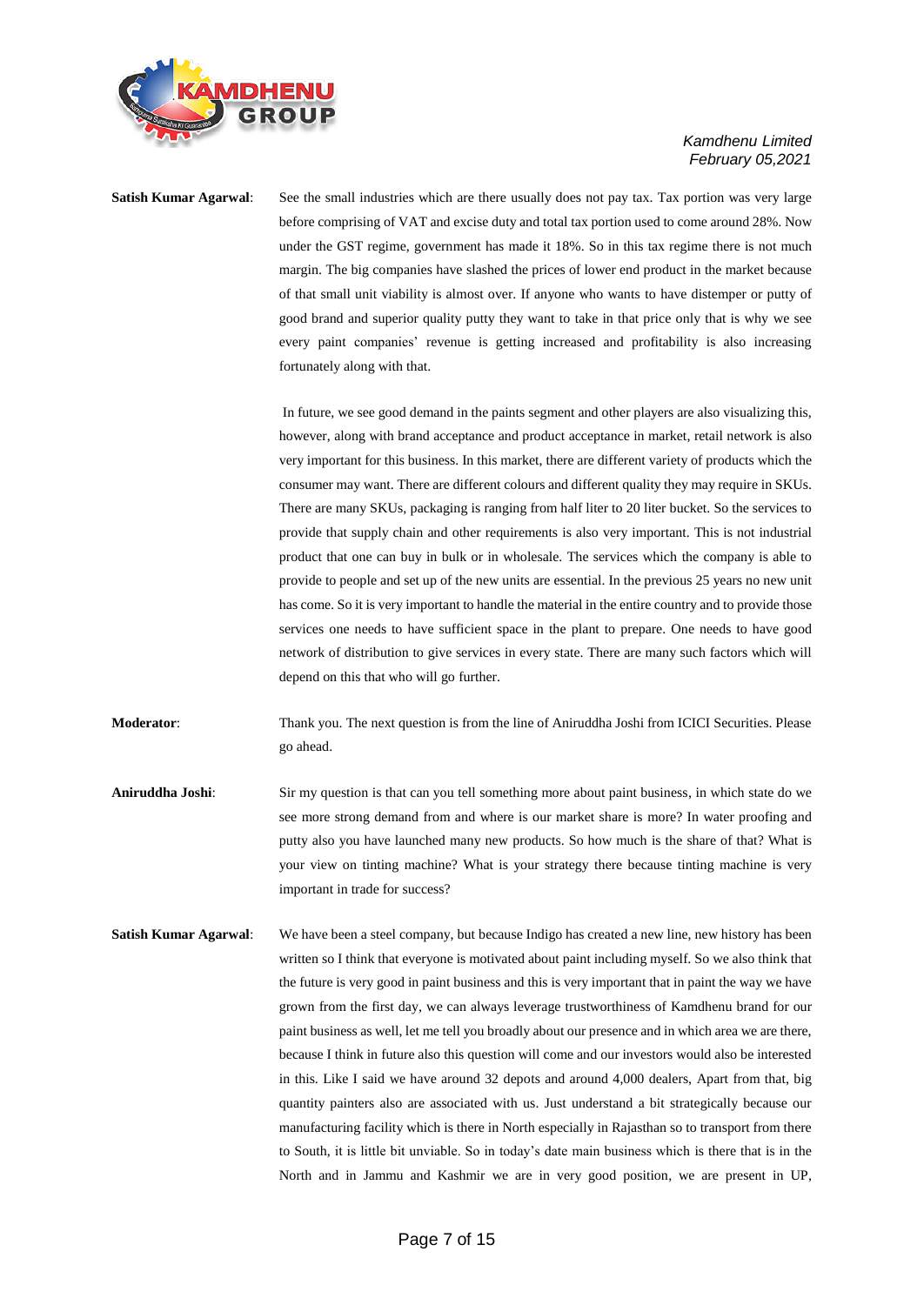

Uttaranchal, Himachal, Bengal and apart from that in Orissa, Bihar and MP good work is going on. We have good position in Gujarat and in Maharashtra we have presence in Nagpur and Pune. Also we have two depots in Nagpur & Pune. Apart from that we have one Depot in Bangalore & Hyderabad. In Andhra Pradesh as well we have one depot. Presently we do not have depot in Tamil Naidu and in Kerala also we do not have a presence. In Mumbai there are no retail sales, there are project sales more in Mumbai. We have not created our presence there in Mumbai. Right now, we are focusing more on Tier-2, Tier-3, Tier-4 cities because in metros and in big cities brand pull is more. So premium big established brand is there so customers go first for that. So like this way we are expanding ourselves and as on date the building renovation work of our paint factory is almost complete on our installed capacity and in this month, total complete machinery will get started.

In Bhiwadi, we have our own manufacturing unit. There we make our total high end products ranging from strainers, colorants, high end emulsion indoor and outdoor. Apart from that there are special primers which are there. Some distempers and some construction chemicals are there. We prepare that in our plant which is available in Bhiwadi, in Rajasthan. Annual capacity is around 30,000 KL. And 30,000 metric tonnes are getting prepared. The value of the product which we prepare that estimates to the sales value of around Rs. 450 crore. Apart from this we have outsource tie-ups in Udaipur, Noida and Punjab. Over there, powder based putty, distemper and low price items are getting prepared. Apart from that some enamel products are prepared which is used in outdoor enamels. Product powder capacity is around 12,000 tonnes and distemper and other product capacity is around 24,000 ton totaling to 36,000 tonnes capacity. Since this product is a low price item, the total sales volume of this product will be around Rs.150 crore. Till 31<sup>st</sup> March, we will have around Rs. 600 crore per annum capacity, it has been made. After the fire incidence, the supply chain which was disturbed has now got normal. In the current year, we see steady sales of around Rs. 225 crore. In FY 22 we have a plan to achieve around Rs.350 to Rs.400 crore sale. By FY 23, we plan to cross plus 500 crore, these projections we will have in hand and nearby two to three years our target is around Rs. 1,000 crore business, we will be able to do. I think this was broad that in manner we want to grow, installed capacity is there but it is compulsory that we increase our sales in South. We are looking out for one or more franchise unit. We are discussing with many people and we are also getting the offer that in South they are ready to prepare the material and supply us because we have lot of franchise throughout India for steel TMT bars. So many people are interested in there and they are interested in paint unit as well, so we think that the way we can increase our sales so we will not face difficulty in developing the unit.

**Aniruddha Joshi**: Sir, by when will our paint subsidiary be separately listed? Can it happen in June/ July?

**Satish Kumar Agarwal:** Almost all our clearances have come and most hopefully in this month itself we are going to file for the demerger in NCLT. It will take around three to four months in NCLT so we will take that much time and after NCLT approval our paint unit will come into a separate entity. After that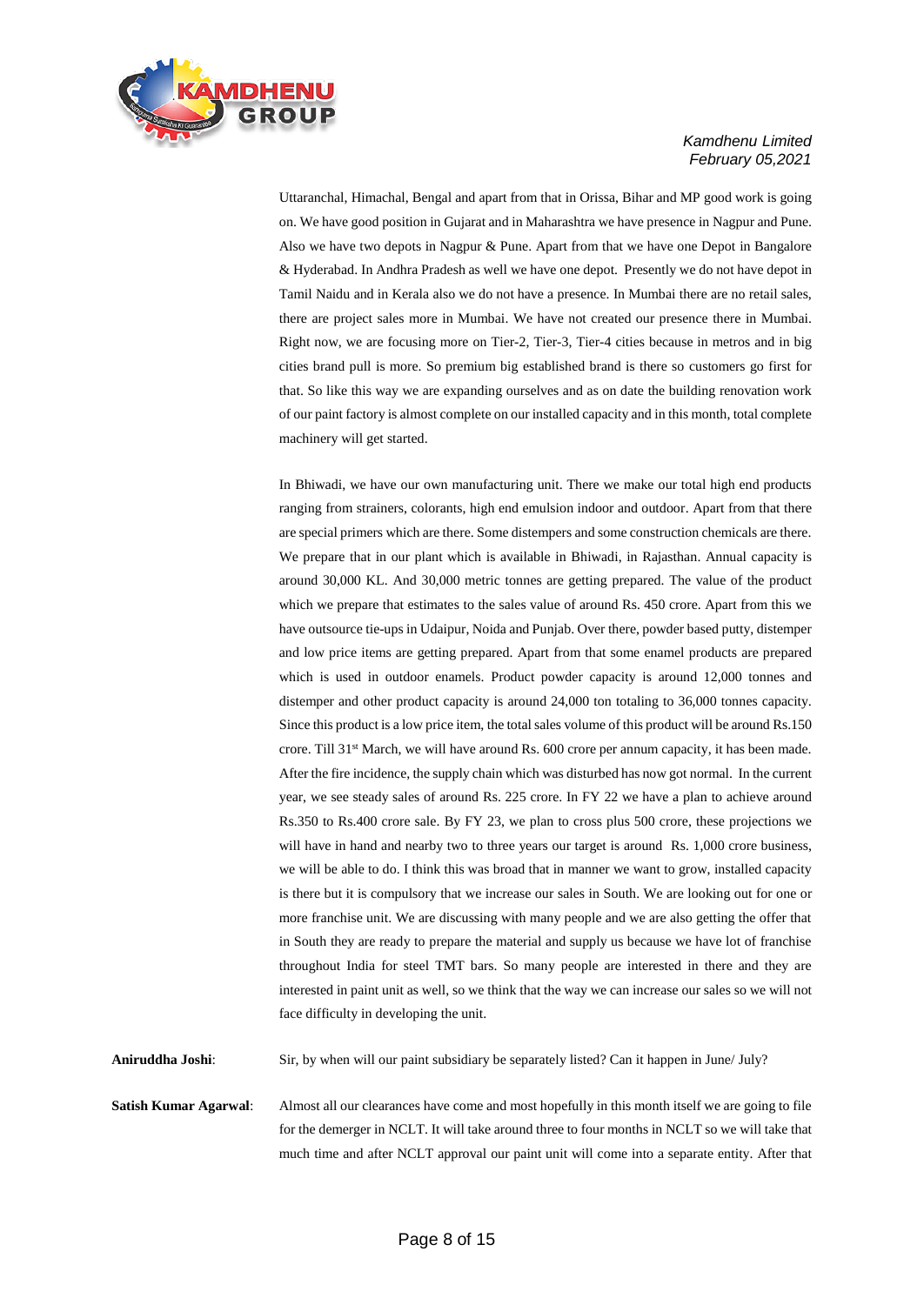

we will have lot of options to grow further, we will have lot of opportunities and we will definitely try the numbers which I have said we will be able to multiply that and work on that.

- **Aniruddha Joshi**: Under which brand name is the Kamdhenu paint brand been registered?
- **Satish Kumar Agarwal:** I want to share that Kamdhenu has total of 44 brand class that is in Kamdhenu Limited company. Kamdhenu paint brand which is there that is in paint company we have allowed. Kamdhenu paint brand will get transferred to paint company.

**Aniruddha Joshi**: So in the coming time, we do not have to give any royalty?

**Satish Kumar Agarwal:** We will not have to bear any expenses. We want that the paint business grows independently and to get it multiplied.

**Aniruddha Joshi**: Sir with increase in the distribution because you will go to many more new states, the business is growing so fast so for that management bandwidth has to be increased and we have to hire people? We will have to invest in technology. So for investments. are we ready?

- **Satish Kumar Agarwal:** Definitely to be in any particular segment, we have to provide the best products. In that R&D also, that much involvement is necessary like marketing and distribution is necessary. We have all the people who have come from the good companies company. In terms of manpower or R&D, people are there, also for marketing, people are there. I understand and for that company is continuously putting efforts and trying to bring more technology from outside, some special products or ecofriendly products. It is little bit difficult to comment on that now, but in the coming time we will able to talk about this in much detail.
- **Aniruddha Joshi**: Last question from my side is that are you seeing any global tie ups like any big global companies who wants an entry in India and who wants to do joint venture or tie up with us for paints business? If they want us to do the branding or manufacture of their products, have you thought anything like that and or you wish to grow in that direction for Kamdhenu paint?
- **Satish Kumar Agarwal:** Every option is opened and we want to grow like anything. We are willing to do anything either it is a global tie up or technology transfer or any other group in India who wants to come at many levels. These talks are there, but I think our mind is open that we have to multiply the paint business and we have to bring that at good level. Whatever we have learned in last 10 years, we can use that experience in developing the paint business. It might be that in the past we have not done well but now I think that the whole team is motivated. Future seems good and one more thing is that Indigo has brought this into limelight in the Paints area. So I think that we can see the potential for everyone. Earlier whenever we used to talk about peer, there were very big companies. With new players entering the industry, there will be limelight and we can also benefit from that situation and put our efforts towards growing our business.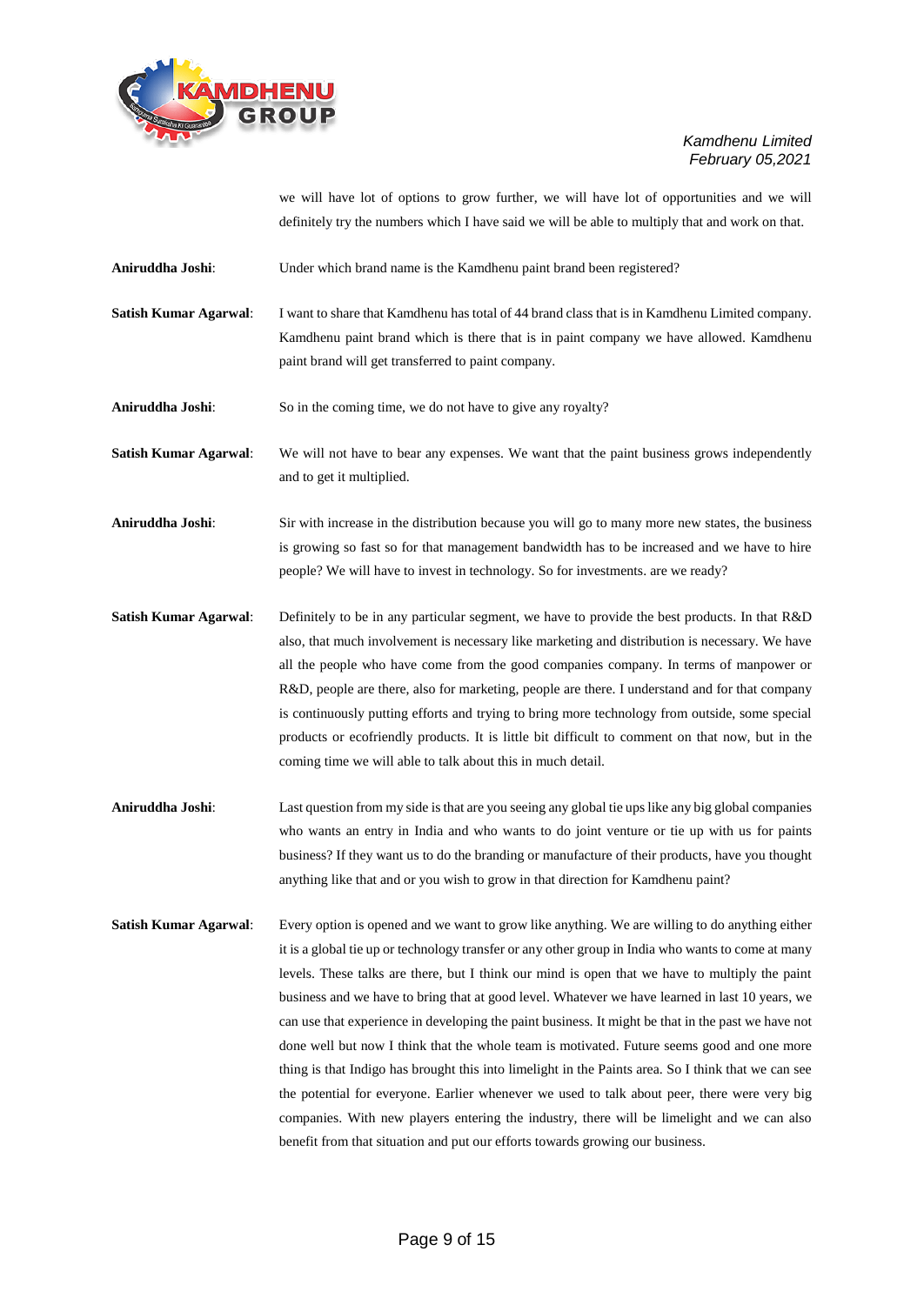

- **Moderator**: Thank you. The next question is from the line of Saket Kapoor from Kapoor and Company. Please go ahead.
- **Saket Kapoor:** First question is that is this a family driven business company or professionally managed? We have two main vertical TMT steel bar and paints, so what is your management bandwidth? Are you running professionally, or the decision is taken by the promoters?
- **Satish Kumar Agarwal**: First thing I want to clarify is that from our family there are only four directors, all are engineering graduates, and everybody is looking after their independent vertical. Mr. Saurabh Agarwal looks after the paint vertical; Sunil ji looks after the franchise vertical and Sachin Agarwal who is MBA from UK, also engineering graduate looks after steel rolling mill division plus the whole marketing business. I have overall corporate communication work. Apart from that our independent directors are there, they are also highly professionals. Mr. Ramesh Jain he was CEO of Eicher Tractors, Mr. Surana who was the CEO of Hindustan Electrographite Jhunjhunwala Group is at our board, Mr. Doogar who is an esteemed Chartered Accountant Consultant, is at our board and Ms. Nishal Jain, a renowned HR professional who is with Rajdhani Group, her guidance and her support is also there. Apart from that we have professionals in paint and steel both businesses. All professionals have a good, rich experience of around 20 years to 25 years. They all head their respective verticals professionally. For R&D in paint production, we have people who have come from AkzoNobel, Berger or Asian Paint like Companies. It is nothing like that we are a family-owned company. We have all vertical of ERP in paint. So all these things we getting managed professionally and apart from that we have Statutory Auditors, Internal Auditors, Tax auditors and Secretarial Auditors to ensure compliance. So I think that all guidance is already there.
- **Saket Kapoor:** Means in their decision and to do the business they have their own independent vertical and everybody has their own experience according to that they do their decision making?
- **Satish Kumar Agarwal:** I just want to share one thing that in franchise business there is no interference, in paint there is no interference, roll mill I have no interference. The whole team is working collectively and there is no interference among themselves nobody is suggesting anyone, or nobody is doing any interference. Everyone has to deliver the result in three verticals. All of them have the responsibility to convert their work into results.

**Saket Kapoor:** Sir what is your role there?

**Satish Kumar Agarwal:** I have to see the whole company overall, the whole group work plus corporate communication work. Apart from that taxation and legal and many other issues are there. So overall we collectively work so that everyone works as a one team. Everybody puts their efforts in the Company and everybody works in one direction so that the company should grow in the coming time.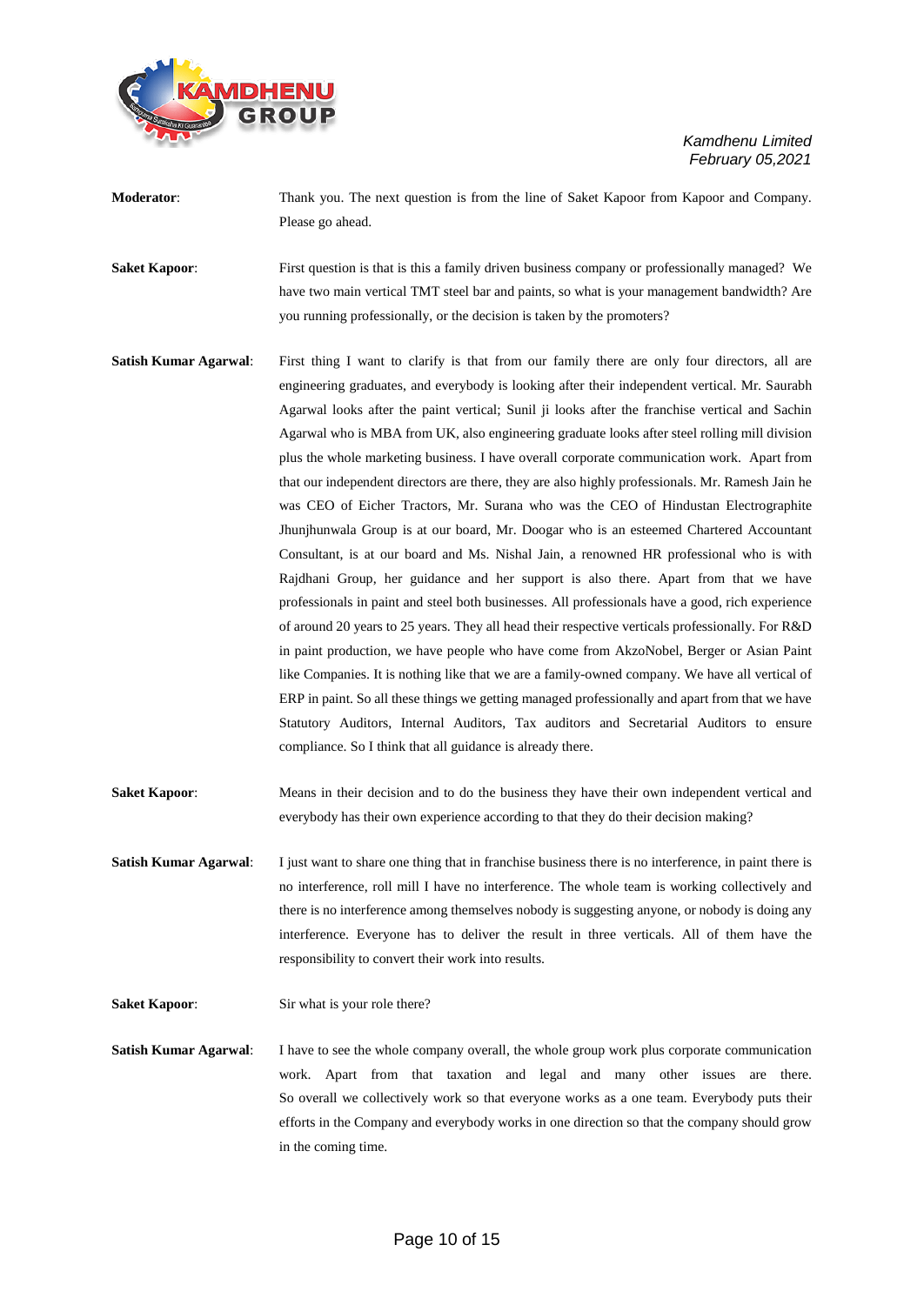

- **Saket Kapoor:** So in steel division, is TMT is your only focus? You have given all your effort in that, so with single product dependency to what extent according to this risk mitigation policy is there, because in this you have only conversion work and vertical integration is not there? Sir what you do for backward integration and raw material variations so that company do not have to face any difficulty?
- **Satish Kumar Agarwal:** Let me clarify that we have not only TMT products right now, but 44 units are there in the entire country which are franchise units. Apart from that you must have seen that a lot of structure steel comes like the structure angle, channel girders and apart from that round, hexagonal, square, rectangular hollow pipe are made. Gates, railings, grills in balcony are made from structural steel. Many such industrial use is there. Warehouses are made of hollow pipes, hollow pipes are made from structural steel. as of today, we have 14 units of structure steel and around 5 lakh ton capacity is there. Apart from that, warehouses and industrials require, color coated sheet, for that we have around 25 units and around 2,50,000 tonne annual capacity. So that way in steel leaving flat products like hot rolled coils, cold rolled coils or from that the consumer item which are there all that is there. In today's date regarding steel we have 1,50,000 tonne capacity of our own plant and the remaining three products around 38 lakh ton capacity is there in today's date which we in the coming time we will be able to reach to 50 lakh tonne capacity. Work is in progress and in many unit expansion capex going on and new unit installation work is also going on. In future we have seen the steel requirement especially with Pradhan Mantri Aawas Yojana, housing for all or affordable housing already there. With many such schemes we are preparing ourselves it is not like we are focused only on TMT.
- **Saket Kapoor:** Sir, do you have to depend on steel market and pass on work will be there, like the way steel prices goes up and down in Haryana and NCR coil or in plates, for you it is like conversion product ?
- **Satish Kumar Agarwal**: The franchise model which is there maybe you do not know about the details. In franchise we do only quality control, the whole marketing network is in our hand plus marketing team we have to look after marketing of all the units. We permit the brand use through discipline. So what happens in that every franchise they purchase their own material. Our marketing team places the order and they directly through our marketing channel feed the market. Company just gets royalty, plus the premium which gets developed that franchise plus distributor plus retailer gets distributed among the three so it is in win-win situation for all. The prices variation is there, you righty said, we get only conversion in TMT. Structural steel and colour coated sheet. In raw material the way price increases, finished product price also get increased. When the finished goods price declines, prices of raw material declines both these things are interlinked. Sometimes some units have stock profits or the prices are increased in that case some margins get increased.

**Moderator**: Thank you. We move to the next line from the line of Mukul Agarwal from Param Capital. Please go ahead.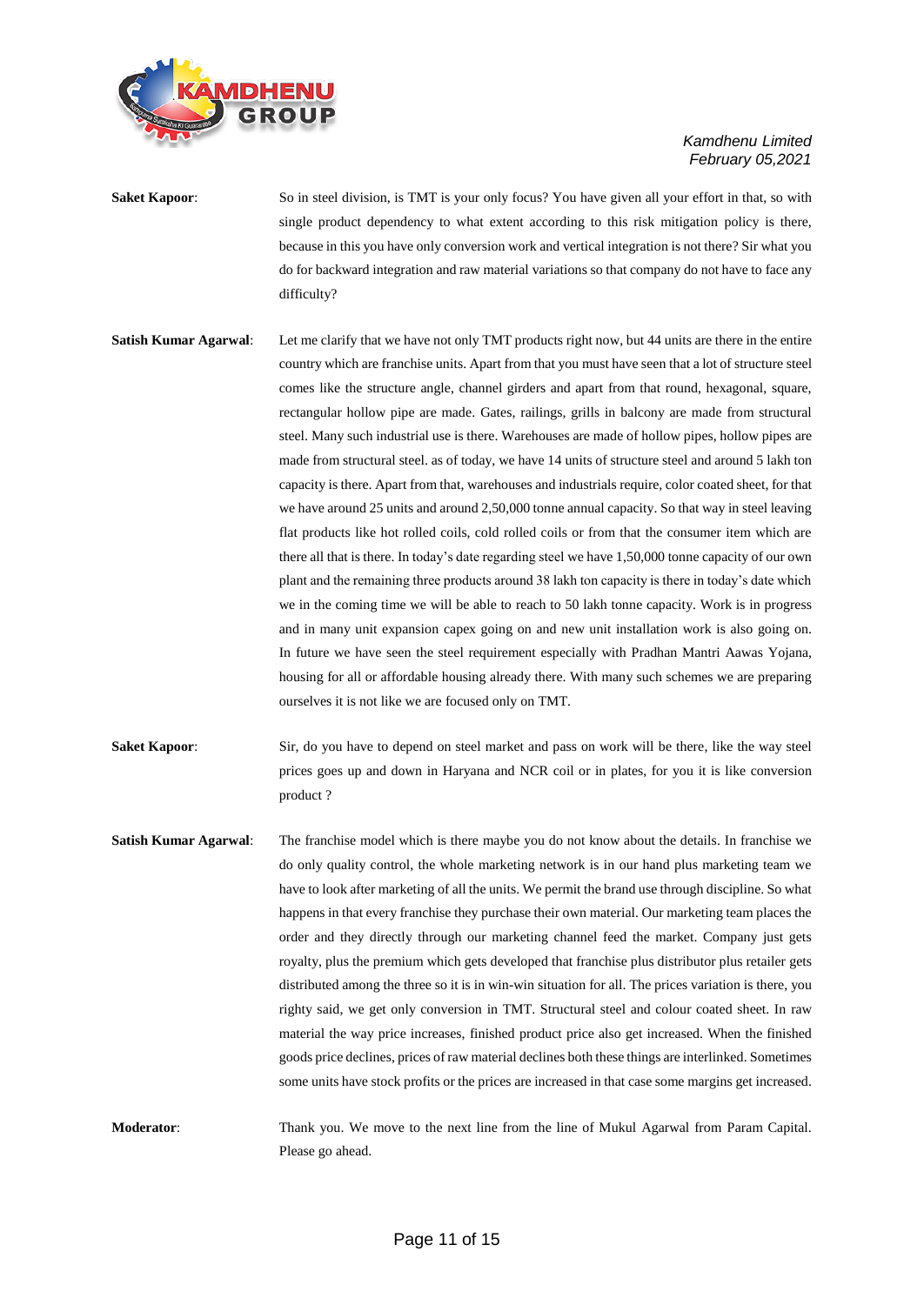

- **Mukul Agarwal**: No doubt you have built a very good brand, and it is a unique model and keeping that in mind of the model, we are invested in this, so we think that time has come that we can do big profits like top line is growing as you have said branded sales of Rs.12,000 crore top line and you are talking about 18,000 crore top line, so when can company see the big profit means if we exclude the paint division, royalty money which we get and we do not see that in the bottom line because? . So in the coming year can we do Rs.100 crore profit after tax and if we can do, then that in how many years we can do?
- **Satish Kumar Agarwal**: This is your very big valid question and as investors this is your priority and this is our requirement. With respect to that, I want to say is that to build the paint business in previous one or two years whatever investment we have done in paint that is a different issue and in steel we are in safe position. After the hive off, we will have franchise business and will have our own manufacturing in steel business. I want to say to everyone that today I am going to talk very conservative and we will talk of that which we can deliver at 100% and even more than that. We have done little bit of working for next year FY 22 and FY 23 but it rough working, so you must understand that in steel our EBITDA margin for FY2022 we are expecting around Rs. 55 to Rs. 60 crore and for the year FY22-FY23 for the steel business, we expect around Rs. 90 crore EBITDA margin. We expect to achieve royalty of Rs.106 to Rs.110 crores by FY 22 and Rs.150 crore by FY 23. so according to that PAT by March 2022 to be around Rs. 35 crore and Rs.58 to Rs. 60 crore in March 2023. We are expecting and we think that we can do better than this
- **Mukul Agarwal:** If we estimate Rs.100 crore in FY24 or FY25, will we be able to reach?
- **Satish Kumar Agarwal:** By FY 24 we will be able to reach depending on how the demand situation is there and if the required demand is there we will do that before also. But by FY 25, we can definitely think about Rs.100 crore.

**Mukul Agarwal:** Secondly if we talk of paint, by which year can the breakeven happen for the paint business independently?

**Satish Kumar Agarwal:** The next quarter Q4 FY 21, we are hoping to be in 4% to 5% plus. In this year we will be able to do Rs. 225 crore business only because of COVID. Next year we are expecting that minimum 50% growth and Rs.350 crore to Rs. 400 crore of sales would be there and in that 5% margin minimum and the as we scale up our business, our margins would get increased. So profit before tax next year we are assuming 5% and in FY 2023 when we will do Rs. 500 crore sale in paint that time we are assuming that our EBITDA margin in paint to be ~10% . During COVID period the work was reduced in big cities, however in small town there was more work during COVID period. But every product was sold at low price. Low price product margins are little less, but volumes are more. But in market we cannot leave that also if customers are asking and shopkeeper requires the product because such material is available with every company.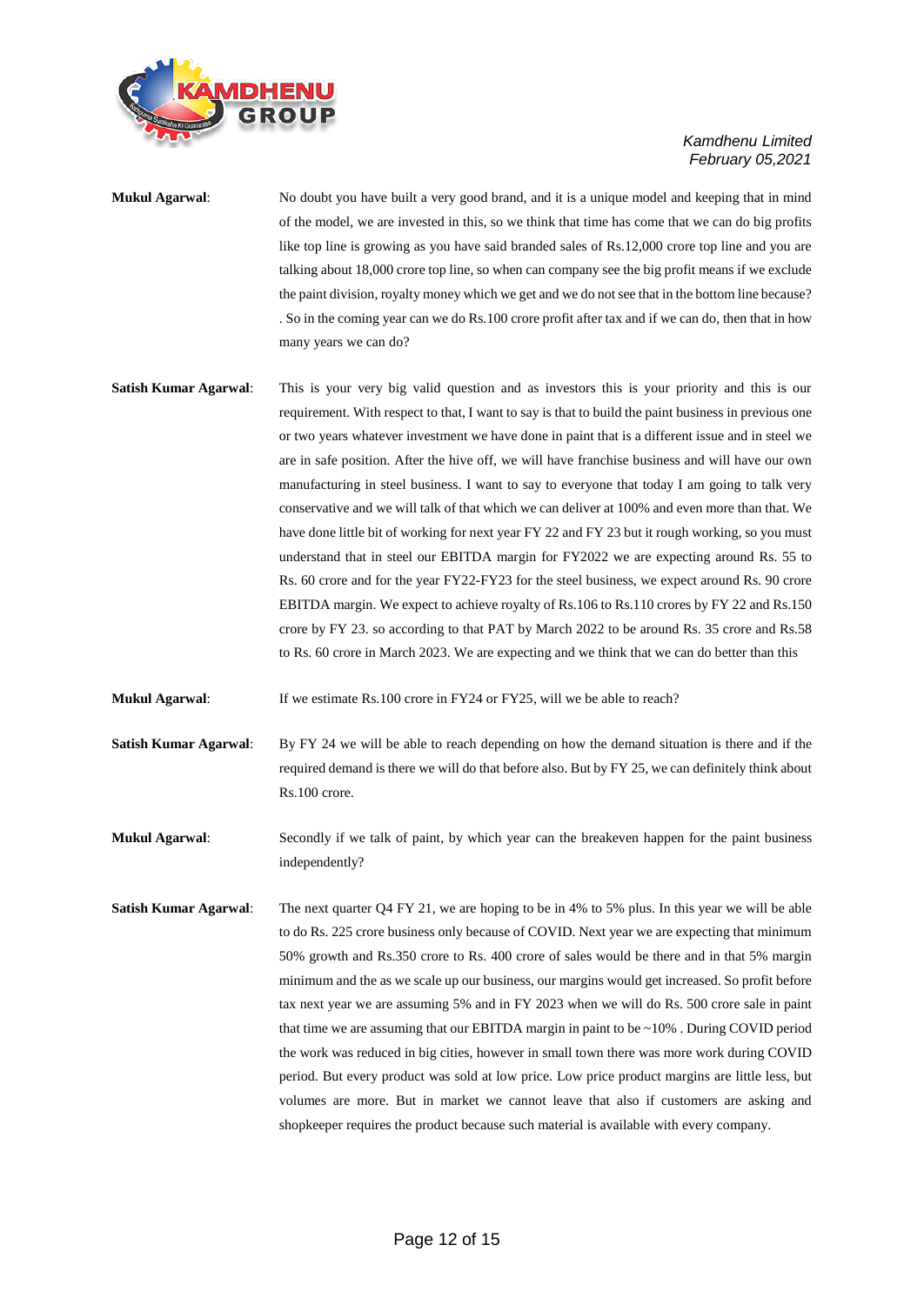

| <b>Mukul Agarwal:</b>        | Sir by FY 23 for the steel business, can we do PAT of Rs. 55 to Rs. 60 crore and in paint business               |
|------------------------------|------------------------------------------------------------------------------------------------------------------|
|                              | of Rs. 20 crore?                                                                                                 |
|                              |                                                                                                                  |
| <b>Satish Kumar Agarwal:</b> | $\sim$ Rs.20 to Rs.25 crores.                                                                                    |
|                              |                                                                                                                  |
| <b>Mukul Agarwal:</b>        | Sir after the demerger, how much will be our debt for the steel business of the company?                         |
| <b>Satish Kumar Agarwal:</b> | In steel business, there is nothing like debt. Only working capital limits of $\sim$ Rs. 65 crore is there       |
|                              | and in that around Rs.30 crore we have repaid, and Rs.35 crore is pending. Slowly and gradually                  |
|                              | we are completing our repayment. I feel that within one year it will be zero in steel.                           |
|                              |                                                                                                                  |
| <b>Mukul Agarwal:</b>        | In paint business, how much debt will be there?                                                                  |
|                              |                                                                                                                  |
| <b>Satish Kumar Agarwal:</b> | In paint business, we have around Rs. 60 crore debt which is also working capital.                               |
|                              |                                                                                                                  |
| <b>Mukul Agarwal:</b>        | By FY 22, would steel be debt free and in paint, debt including working capital which is                         |
|                              | remaining will be that only be there?                                                                            |
| <b>Satish Kumar Agarwal:</b> | In Steel, debt can be reduced before also, and it is possible that it might be repaid in next 6                  |
|                              | months, it depends if we have any CAPEX requirements or note so ultimately we will do this                       |
|                              | repayment and make everyone free.                                                                                |
|                              |                                                                                                                  |
|                              |                                                                                                                  |
| Moderator:                   | Thank you. The next question is from the line of Ashok Nair an Individual Investor. Please go                    |
|                              | ahead.                                                                                                           |
|                              |                                                                                                                  |
| <b>Ashok Nair:</b>           | Sir I joined late, I just wanted to know about the scheme of arrangement. You have mentioned                     |
|                              | different companies are there, so are there any chances that it will take place from 1 <sup>st</sup> of April or |
|                              | how is it sir?                                                                                                   |
|                              |                                                                                                                  |
| Harish Kumar Agarwal:        | We are going to file the scheme of arrangement before NCLT in this quarter itself. So probably                   |
|                              | it will take approval time of three to four months.                                                              |
| <b>Ashok Nair:</b>           | But how it will be like for the shareholders, how will the shares be split or how is it? What are                |
|                              | the shareholders going to benefit out of it?                                                                     |
|                              |                                                                                                                  |
| Harish Kumar Agarwal:        | That has been given in the scheme that 1:1 ratio is there. We have given in the scheme of                        |
|                              | arrangement that one shareholder of the Kamdhenu Limited will get the one share of Kamdhenu                      |
|                              | Paint.                                                                                                           |
| <b>Ashok Nair:</b>           | Are we demerging to two companies that is Kamdhenu Ispat and Kamdhenu Paints? Is that how                        |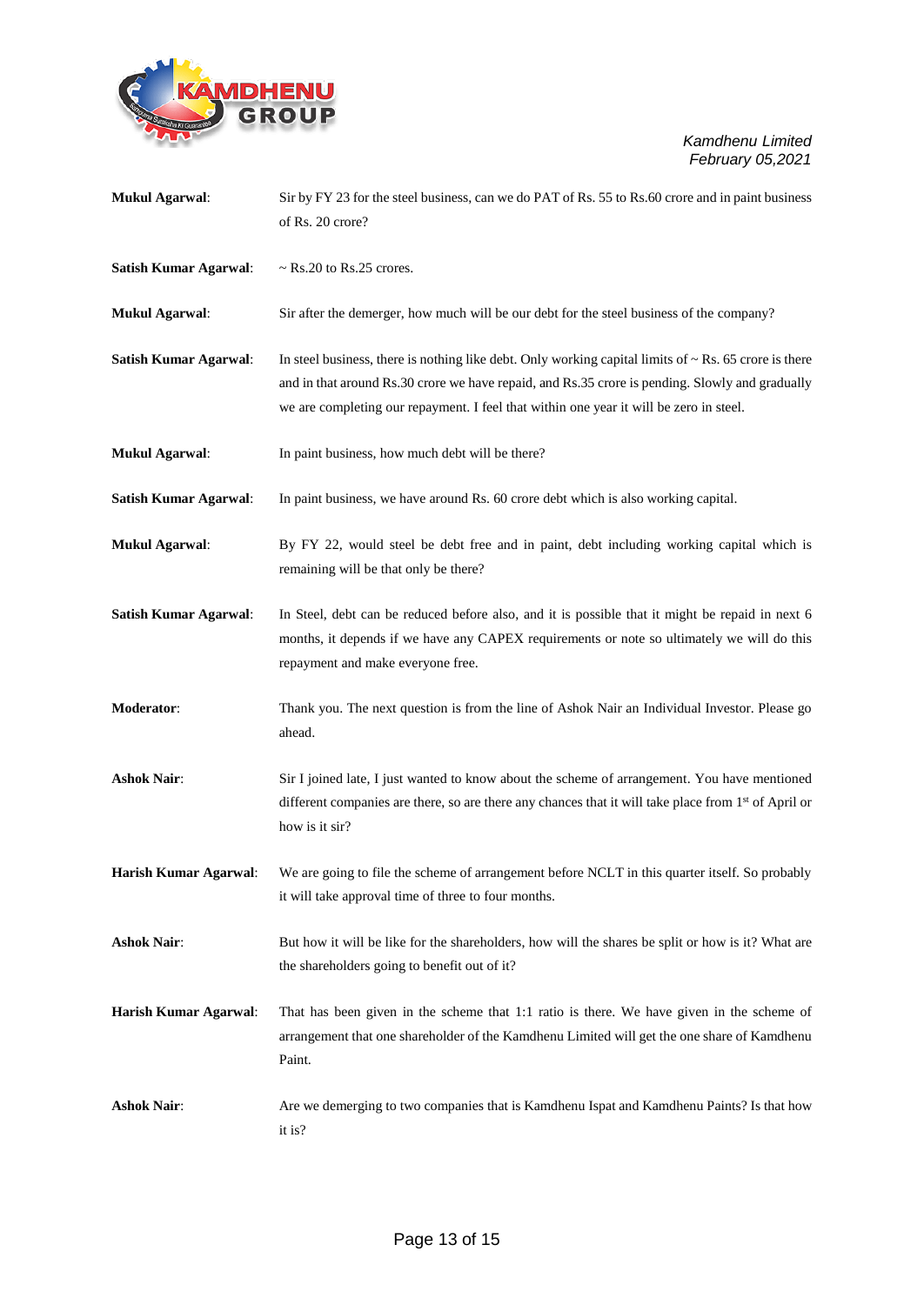

| <b>Harish Kumar Agarwal:</b> | No, it is not like that. There is a company Kamdhenu Limited having two businesses steel and                                                                                                                                                                                                                                                                                                                                                                                                                                                                                                                                                |
|------------------------------|---------------------------------------------------------------------------------------------------------------------------------------------------------------------------------------------------------------------------------------------------------------------------------------------------------------------------------------------------------------------------------------------------------------------------------------------------------------------------------------------------------------------------------------------------------------------------------------------------------------------------------------------|
|                              | paint. We are demerging paint business from Kamdhenu Limited to Kamdhenu Color Coatings                                                                                                                                                                                                                                                                                                                                                                                                                                                                                                                                                     |
|                              | Limited. So the remaining business of steel will remain in the Kamdhenu Limited.                                                                                                                                                                                                                                                                                                                                                                                                                                                                                                                                                            |
| <b>Ashok Nair:</b>           | So there will be two companies one is paint and one is steel, so both will be listed separately?                                                                                                                                                                                                                                                                                                                                                                                                                                                                                                                                            |
| Harish Kumar Agarwal:        | Yes, both companies will be listed after demerger process.                                                                                                                                                                                                                                                                                                                                                                                                                                                                                                                                                                                  |
| <b>Ashok Nair:</b>           | So what is the date of demerger?                                                                                                                                                                                                                                                                                                                                                                                                                                                                                                                                                                                                            |
| Harish Kumar Agarwal:        | It will depend on the procedure and regulatory authorities. So what we have in our hand is to file                                                                                                                                                                                                                                                                                                                                                                                                                                                                                                                                          |
|                              | the scheme of arrangement before NCLT thereafter they will make the hearing and pass the<br>order.                                                                                                                                                                                                                                                                                                                                                                                                                                                                                                                                          |
| <b>Ashok Nair:</b>           | Demerger will happen, is that 100% sure?                                                                                                                                                                                                                                                                                                                                                                                                                                                                                                                                                                                                    |
| Harish Kumar Agarwal:        | Yes, we have also got the approval from NSE & BSE and SEBI for the scheme of arrangement.                                                                                                                                                                                                                                                                                                                                                                                                                                                                                                                                                   |
| <b>Ashok Nair:</b>           | So equivalently your capital will get reduced like now around 24 crore is your capital, it will get<br>reduce accordingly right?                                                                                                                                                                                                                                                                                                                                                                                                                                                                                                            |
| Harish Kumar Agarwal:        | Yes.                                                                                                                                                                                                                                                                                                                                                                                                                                                                                                                                                                                                                                        |
| Moderator:                   | Thank you. The next question is from the line of Kashish Shambhwan from Negen Capital.<br>Please go ahead.                                                                                                                                                                                                                                                                                                                                                                                                                                                                                                                                  |
| Kashish Shambhwan:           | We got the NSE and BSE approval in the month of September, then why is it taking so long for<br>us to file it in NCLT? Because usually like one can file it in next two to three weeks once we get<br>the exchange approval?                                                                                                                                                                                                                                                                                                                                                                                                                |
| Harish Kumar Agarwal:        | No, it is a 6-month time to file the scheme after getting the approval and it was delayed because<br>of shifting of registered office of the various companies. So, there was delay at the RD level. RD<br>were on leave due to COVID and it was not delayed at our end. But because the government<br>officials were not available for completing the formalities towards the shifting of registered<br>office of all companies at one place so that we can file petition only at one NCLT. Otherwise we<br>would have to file applications at various NCLT offices where the registered office for the<br>respective companies are there. |
| Kashish Shambhwan:           | So now will it be like we will file in NCLT and then equity shareholder meetings and then NCLT<br>approval and the standard procedure which happens?                                                                                                                                                                                                                                                                                                                                                                                                                                                                                        |
| Harish Kumar Agarwal:        | Yes, now all the hurdles have been removed for shifting of registered office. Now all our<br>registered offices are in Gurgaon.                                                                                                                                                                                                                                                                                                                                                                                                                                                                                                             |